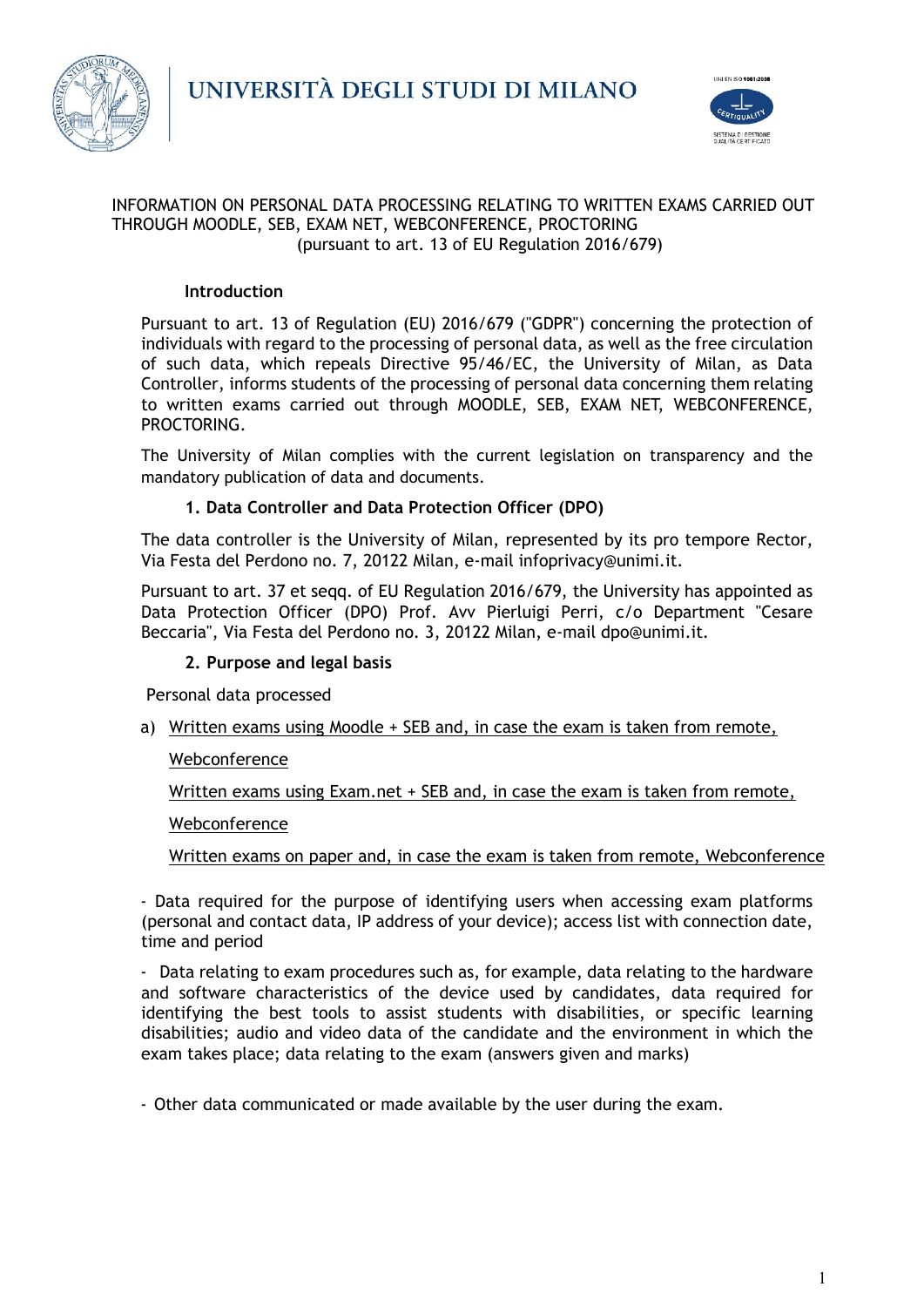



# b) Written exams using Moodle + Proctoring

- Data referred to in letter a)
- User data acquired through video and recordings used for exam surveillance purposes

The data is processed exclusively for institutional purposes connected to exams, pursuant to art. 6, paragraph 1, sect. e) of the GDPR.

The provision of data is a necessary requirement to be able to access the exams; failure to provide it implies the impossibility of accessing the requested service

#### **3. Processing methods**

Data will be collected in compliance with the principles of relevance, completeness and not exceeding the purposes for which the data is processed.

The personal data provided is processed in compliance with the principles of lawfulness, correctness and transparency, provided for by art. 5 of the GDPR, also through IT and digital tools designed to store and manage the data, and, in any case, in such a way as to guarantee security and protect confidentiality.

### **4. Categories of subjects to whom the data may be communicated or who may learn about them and any data transfers abroad**

The personal data of users who access the platforms, collected during the performance of the service, may be processed by the examining instructor, the employees and contractors of the University for the management of remote services, IT security, exams and students' career (CTU, ICT, Student Offices, COSP), as authorised persons.

For exams using the Moodle + Proctoring system, the data collected during the offering of the service, with the exception of data belonging to special categories of personal data, may be processed, in the capacity of Authorized person, by the University employees in charge of the management of distance services (CTU and DIRICT), in charge of IT security and related to the structures responsible for the management of profit exams and students' careers, and may be communicated to the platform provider for the mere purpose of keeping records, without the latter having access to them or being able to perform any other processing operation.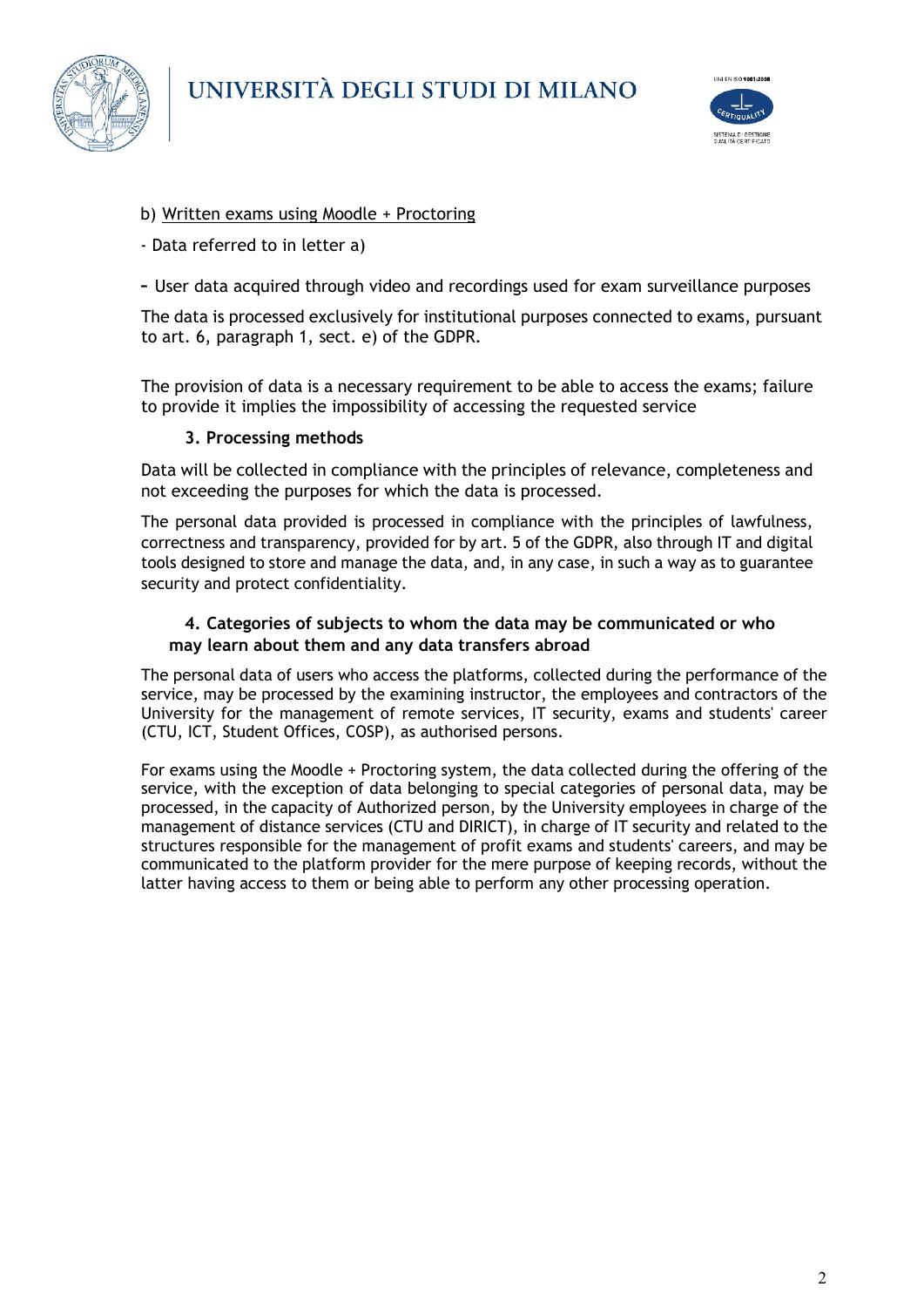



It is without prejudice the communication of data requested, in accordance with the law, by the Public Security Authority, by the Judicial Authority or by other public entities for purposes of defence, state security and investigation of crimes, as well as communication to the Judicial Authority in compliance with legal obligations, where there is an alleged offence.

Only for the purpose of technical assistance to the candidates, personal data relating to access made by students, to the exams taken and to the questions in the exam may be processed by external subjects appointed as Data Processors.

The persons in charge of assistance services, with the previous consent of the candidate requesting the service, may remotely access the PC of the interested party for the sole purpose and within the limits strictly necessary for the provision of the assistance requested.

Apart from the aforementioned cases, personal data are not in any way and for any reason communicated or disclosed to third parties.

Personal data is transferred to third countries under adequacy decision or data processors that provide appropriate safeguards.

#### **5. Data retention**

Personal data will be kept for the time strictly necessary to ensure exam procedures and grade recording, without prejudice to the possibility of extending this period in cases of serious violations occurring during the examination and only for the time required therefor.

For exams using the Moodle + Proctoring system, the data will be kept for a maximum of 30 days from the date of recording of the images, for inspection purposes then they will be automatically deleted.

Only in the case of detection of any anomalies, the data will be further stored for the time strictly necessary to allow the data subject to provide their remarks. It is forbidden to anyone to disseminate the recordings by any means.

#### **6. Rights of the data subject**

Pursuant to arts. 15 to 22 of the GDPR, the data subject may exercise, if the conditions are met, the right to ask the data controller for i) access to their personal data, ii) the rectification or iii) cancellation of the same, iv) data processing restrictions, by contacting the Data Protection Officer, via Festa del Perdono, 7, 20122 Milan - e-mail: [dpo@unimi.it.](mailto:dpo@unimi.it)

#### **7. Right to object**

Pursuant to art. 21, paragraph 1, of the GDPR, the data subject may object at any time, for reasons connected to his/her particular situation, to the processing of their personal data pursuant to art. 6, paragraph 1, letter e, i.e. when the processing has as its legal basis the performance of a task of public interest, by contacting the following: Data Protection Officer, via Festa del Perdono, 7, 20122 Milan -e-mail: dpo@unimi.it.